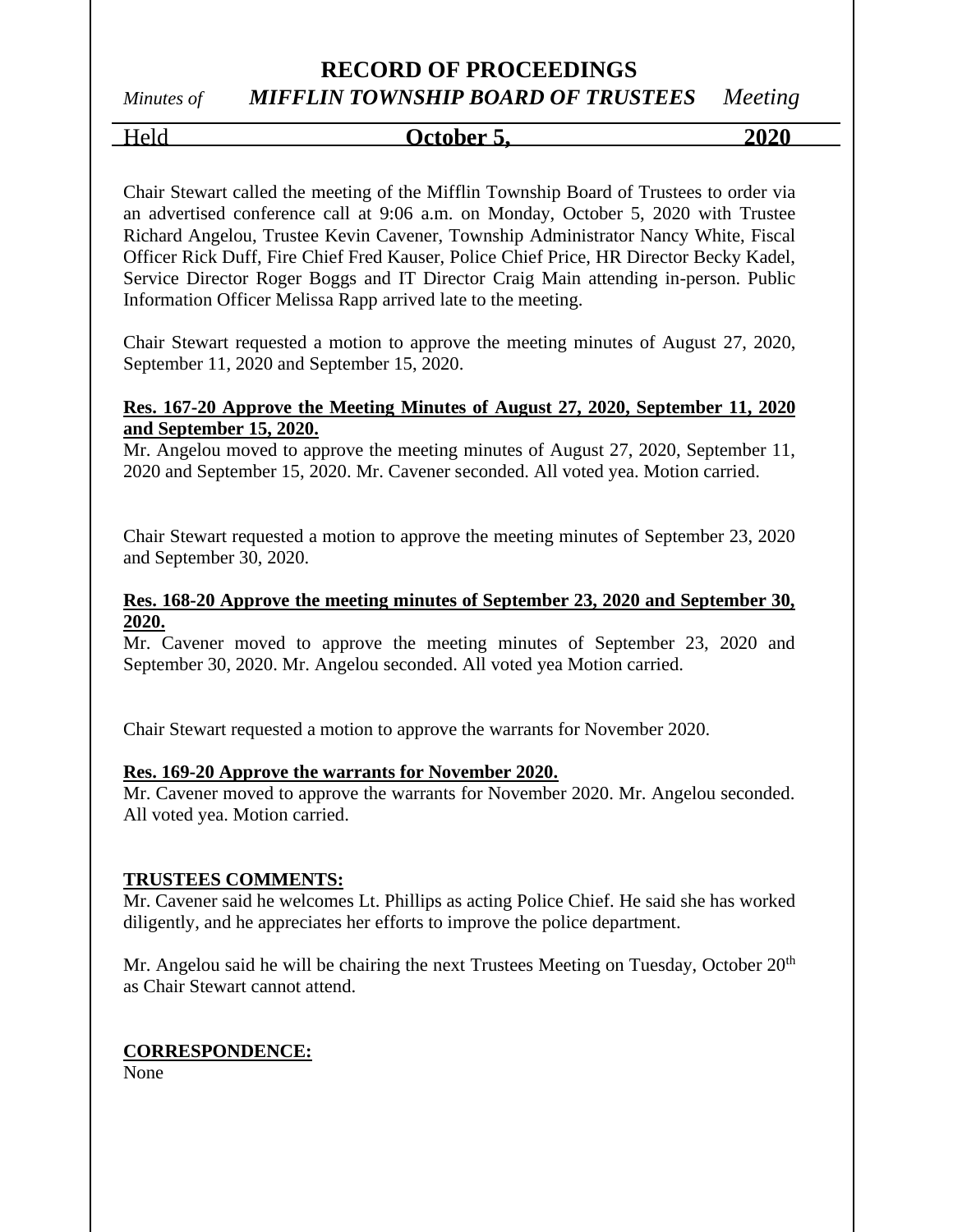#### Held **October 5, 2020**

#### **FISCAL OFFICER'S REPORT:**

Chair Stewart said Fiscal Officer Duff requested he move the first two items on the agenda: Fire Overtime Pay Change to the Fire Division portion of the agenda; and Police Pay Schedule Change to the Police Department portion of the agenda.

Fiscal Officer Duff said the additional Cares Act relief money will be distributed this week to the township in the amount of \$93,520.51; this amount is based upon the population of the unincorporated area of the township. He said the three distributions total \$234,000. The funds need appropriated and encumbered by the end of November 2020, otherwise the funds must be returned. Fiscal Officer Duff said the way the House bill was worded, it is based on the population of the township rather than the geographic service area for fire protection, which detrimentally skews the amount of money allotted. Township Administrator said she would call Marissa Myers of the OTA for information on this matter.

Fiscal Officer Duff said the final 2<sup>nd</sup> half Real Estate Settlement was received 45 days later than usual due to the decision of the Franklin County Treasurer to delay collections. Fiscal Officer Duff said it was good news the General Fund and Fire Fund were greater than last year's amounts. He said it was not unexpected that Roads and Bridges, and Police took a 10% decrease due to the reduced collection of real estate taxes as a result of the pandemic.

Fiscal Officer Duff reminded the department heads of the following:

- Temporary Budget for 2021 is needed before the year end
- Close purchase orders that are no longer needed
- Check current budget for deficits
- All requisitions need to be processed before year-end
- There will be a cut-off of non-emergency requisitions
- Check account audit trails to make sure all charges are to the correct cost center

## **TOWNSHIP ADMINISTRATOR'S REPORT:**

Township Administrator White said she has no report as she was out of the office last week.

Chair Stewart asked Ms. White about her research on the proposed annexation of 2622 Johnstown Road which would reduce the township's income by approximately \$7,000. Ms. White said because the township cannot provide water, we do not have a choice but to let the annexation occur.

Ms. White provided an update on Leonard Park. She said another meeting took place last week with no progress as it relates to COCIC and Franklin County, but recently she heard there were three large property owners in Leonard Park who have been working with a developer who wants to develop the area residentially, potentially earning the property owners approximately \$9.6 million dollars. She said Matt Brown, Franklin County Economic Development and Planning, will follow up on this to discern more information.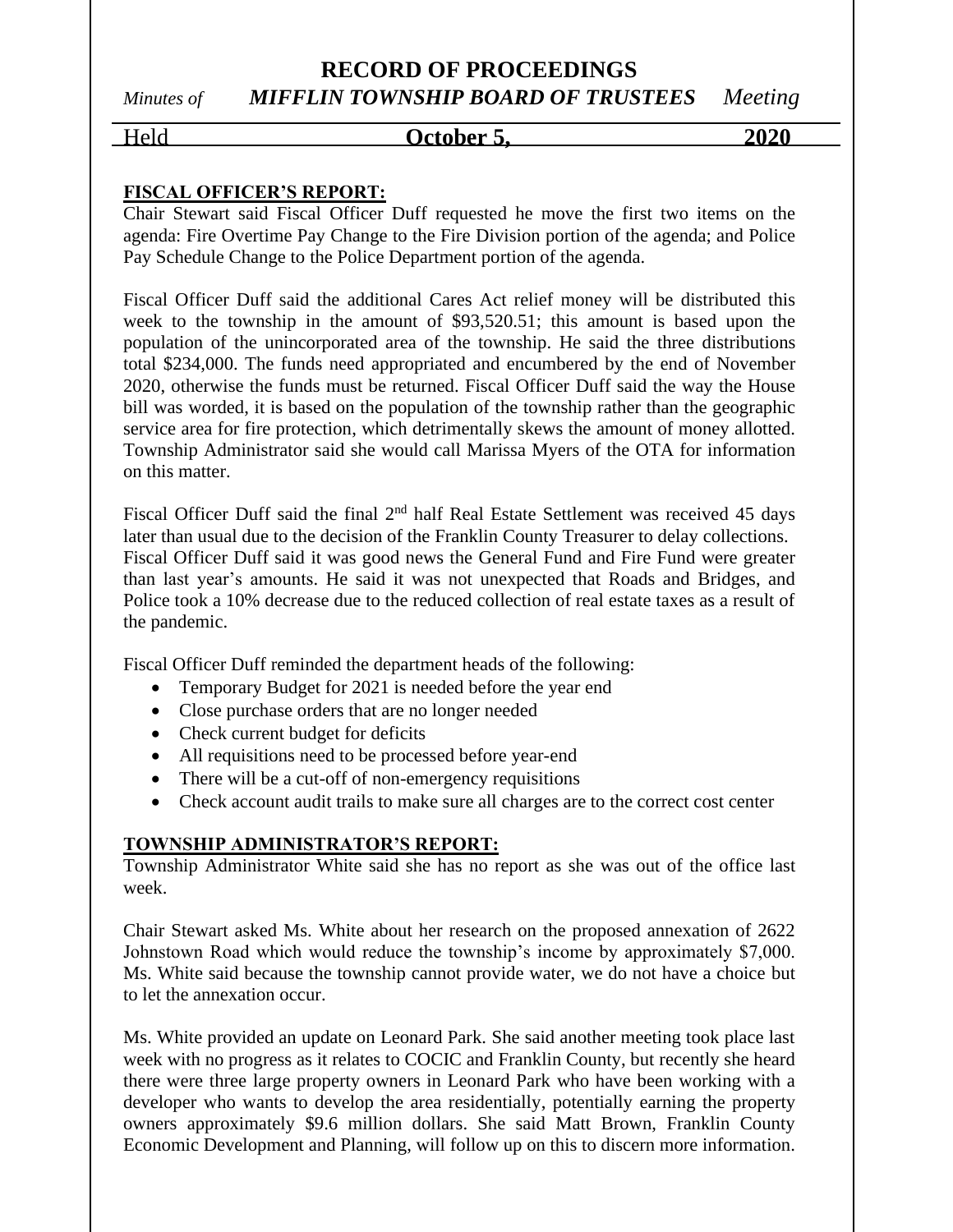#### Held **October 5, 2020**

#### **HUMAN RESOURCES:**

Ms. Kadel requested the temporary suspension of the performance review program as outlined in her memo (See Referral File). She said the feedback within the current performance review process is ineffective as it is not always authentic and honest. She said often employees receive ratings of all 4's or 5's with few or no examples or comments to substantiate the high ratings; or, they receive all 3's with few or no examples or comments to substantiate them. Ms. Kadel further pointed out that the reviews with all 4's or 5's often look exactly like the reviews with all 3's.

Ms. Kadel said thorough documentation of employees' performance should continue and is important for corrective action. Trustees Angelou and Cavener discussed that it is the responsibility of the department heads/supervisors and chiefs to monitor and accurately document the performance of their employees, providing frequent feedback to the employees for disciplinary actions, if needed. Ms. Kadel said constructive feedback, coaching, interactive conversations, and accolades should be offered throughout the year; there should never be any surprises to the employee when their supervisor meets with him/her for the annual performance review. She said employees desire feedback about strengths, areas of opportunity and improvement; they want support for their development and achievement of goals. She said there is value in a performance review program, however the current one needs overhauled. Chair Stewart said it is important to note that no employees' performance review is being cancelled, whether positive or negative; we are only suspending the use of the current program. Chair Stewart said Ms. Kadel will present at the November 2nd Trustees meeting a new proposal for consideration.

#### **Res. 170-20 Suspend the current performance review program until further notice.**

Mr. Cavener moved to suspend the current performance review program until further notice. Chair Stewart seconded. All voted yea. Motion carried.

Ms. Kadel added that while the current performance review program will not be a requirement during the suspension, it does not mean that departments with employees whose pay increases are triggered by their annual performance review cannot still use them. Ms. Kadel is concerned that if the performance review is not done, the pay increase may be overlooked. Chair Stewart requested the department heads continue to complete the performance reviews for those employees that are due so he/she will be eligible for his/her potential pay increase. Chair Stewart requested Ms. Kadel monitor this, so no employee is overlooked during the process of transitioning to another performance review program.

Ms. Kadel said she has received information back from all department heads on the credentialing/training requirements audit and has requested clarification of some information that was provided. She said she will work with Ms. Barnette to compile the information into a spreadsheet and then into PayCor. Ms. Kadel said she will provide the spreadsheet at the November  $2<sup>nd</sup>$  Trustees Meeting.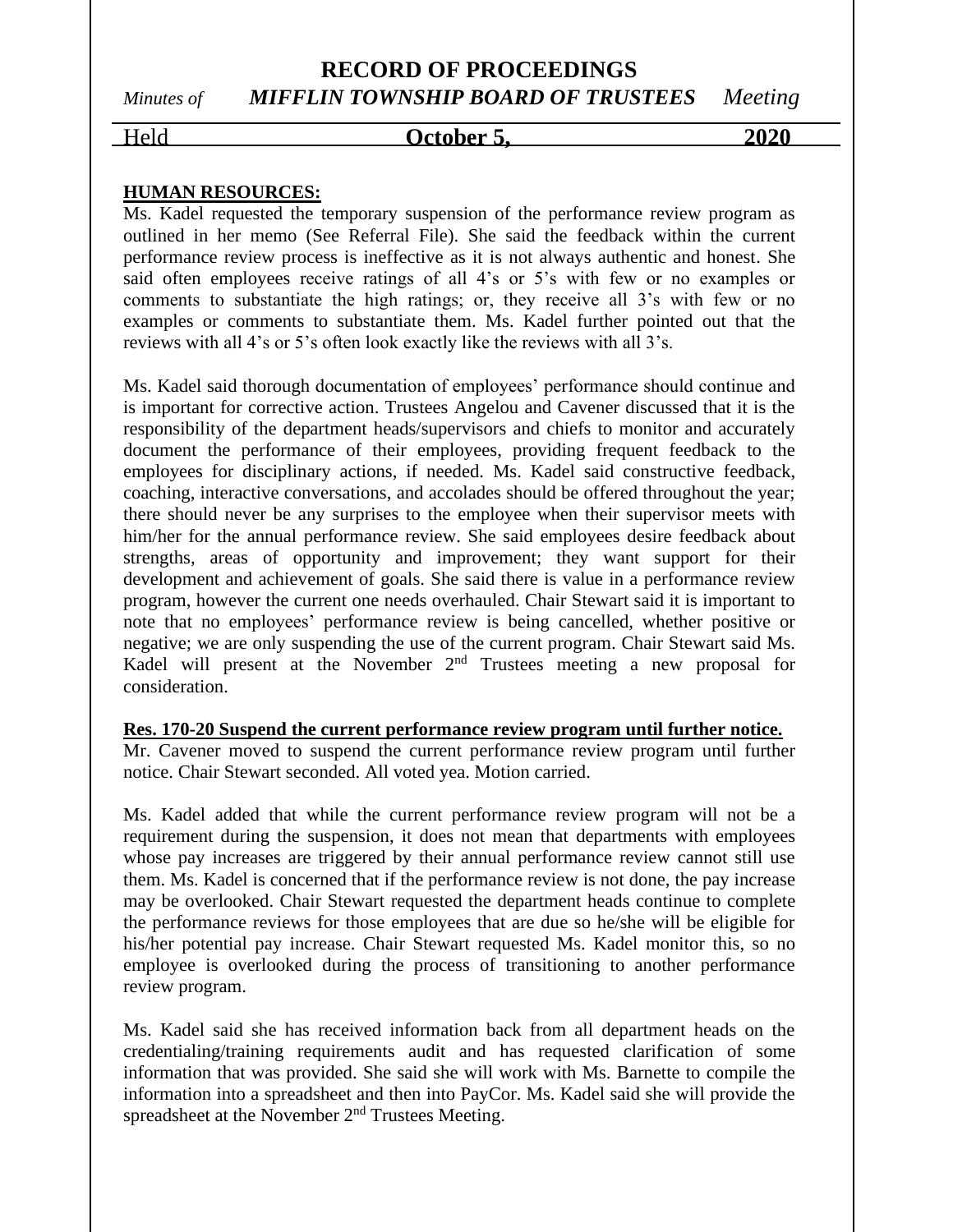### Held **October 5, 2020**

#### **PUBLIC INFORMATION OFFICER:**

Ms. Rapp said it is Fire Prevention Week. She said although there was not an Open House this year because of the pandemic, she posted educational information and themed materials on social media. Ms. Rapp said she would send the theme to the trustees via email as it was not readily available. Ms. Rapp informed the trustees about the upcoming Clean-up Days; the next four Fridays. She said she has received the second training on the content management system for the new website. She said new messages are being received from the public which she is forwarding to the respective department head. She provided explanation as to how the forms work on the website and the inquiry tracking capabilities. Ms. Rapp said if desired, people can make public records requests via the website, but it is not required. Ms. Rapp said she will be trained on the creation of a newsletter.

Ms. Rapp said she is working on getting the staff listing and financial documents uploaded to the website. Acting Chief Phillips said she was aware of errors with the employment application. Chair Stewart said every function of the new website needs to be tested.

Chair Stewart asked Ms. Rapp to show the addition branding ideas for signage and logo as a result of her meeting with Chief Kauser and his recommended graphics designer, as outlined during the September 15<sup>th</sup> meeting. Ms. Rapp said she misunderstood the requested commitment and the deadline was missed. Chair Stewart reminded everyone that they must meet the commitments agreed upon in the trustees meeting and as documented in the meeting minutes. Chair Stewart requested a special meeting on October  $13<sup>th</sup>$  at 1:30 p.m. to discuss the status of the new website and needed changes; testing of every function of the website; and the new township logo. Ms. Rapp said she will have the requested information prepared for the meeting. Chair Stewart said Ms. Rapp, as the project manager, should drive the testing of the website functionality via the department heads.

#### **SERVICE:**

Mr. Boggs said the department is still working on foundations and the street sign project. He said he anticipates finishing the foundations by this week and the sign project by November, weather permitting.

Mr. Boggs said the HVAC contract has expired. He said DeBra-Kuempel, our current HVAC vendor, has offered a one-year extension. He is meeting with Speer Mechanical to get estimates for a maintenance contract for all HVAC systems on Wednesday, October  $7<sup>th</sup>$ .

Mr. Boggs said he has a phone call into Mr. Mark Mullinax at the Franklin County Engineer's Office to get information as to why the Drake Road project has not started yet. He has not heard back from him yet. He said the Service department will continue to maintain the road until the project begins.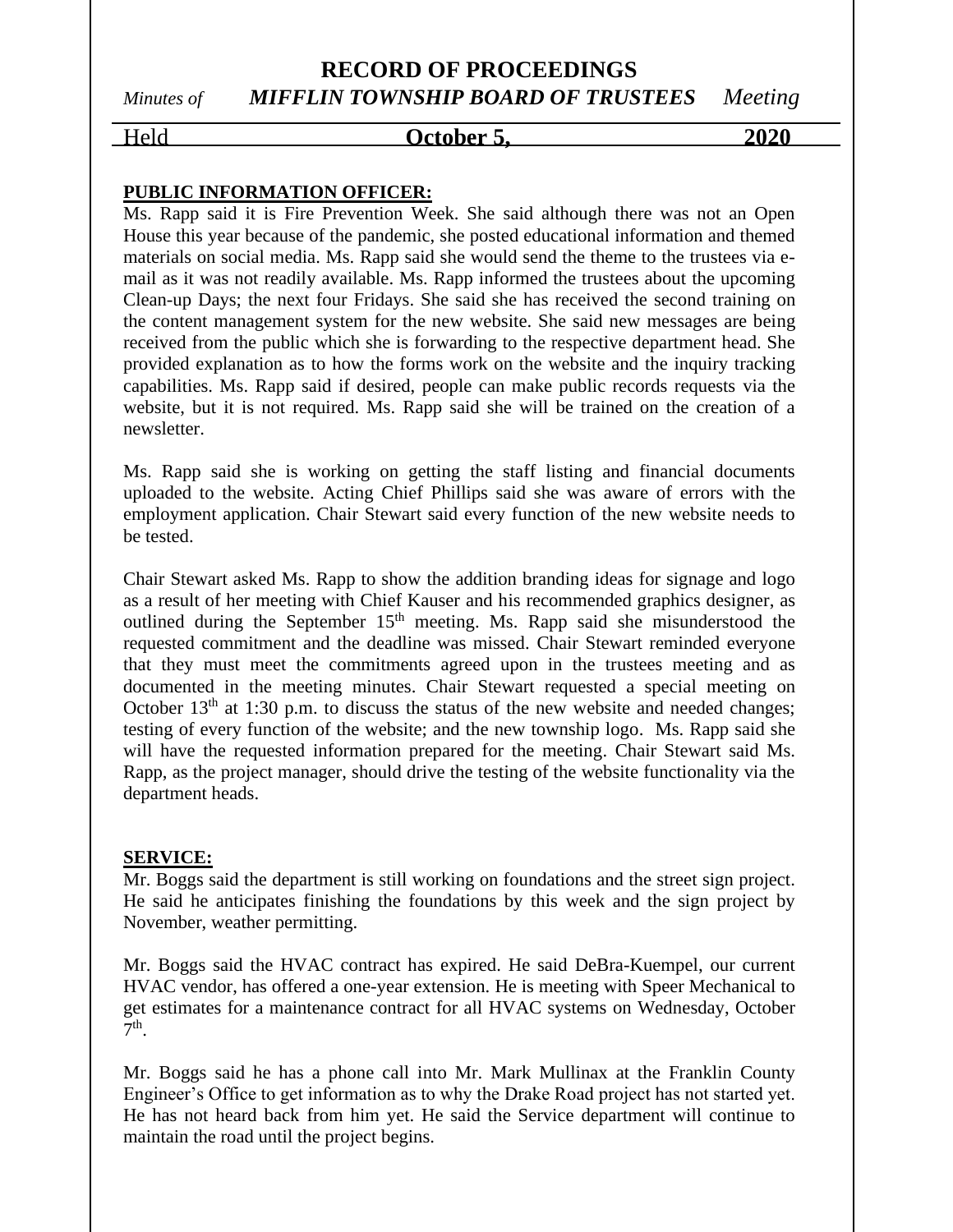*Minutes of MIFFLIN TOWNSHIP BOARD OF TRUSTEES Meeting*

# Held **October 5, 2020**

Mr. Boggs said, with the trustees, permission he will contact Mr. Gary Fast about the status of the donated graves to the American Legion. He said three lifetime members would be permitted to use three of the graves and the remaining graves would be taken back to be used for veterans. The trustees agreed that Mr. Boggs should move forward and contact Mr. Fast about this arrangement.

#### **CODE:**

Mr. Boggs requested the following listing of three properties with code violations be placed as a lien on the tax duplicate for grass mowing in the total amount of \$900.00:

- 2. 2326 Rankin Ave. \$300.00
- 3. 2104 Earl Ave. \$300.00

#### **Res. 171-20 Approve the three properties with code violations be placed as a lien on the tax duplicate for grass mowing in the total amount of \$900.00.**

Mr. Angelou moved to approve the three properties with code violations be placed as a lien on the tax duplicate for grass mowing in the total amount of \$900.00. Mr. Cavener seconded. All voted yea. Motion carried. (See Referral File.)

Mr. Boggs said they are still tagging and picking up trash in the allies and right-of-way. He said he received a call about a vacant lot on Rankin Ave. with a possible rat infestation. Mr. Boggs said the property has been cleaned up and there is no evidence of rats.

#### **POLICE:**

Acting Chief Phillips requested the approval of a commendation award for Officer Peddicord for his outstanding police work on August 28, 2020 to be presented at the trustees meeting on November  $17<sup>th</sup>$ , if possible.

#### **Res. 172-20 Approve a commendation award for Officer Peddicord for his outstanding police work on August 28, 2020.**

Mr. Cavener moved to approve the commendation award for Officer Peddicord for his outstanding police work on August 28, 2020. Chair Stewart seconded. All voted yea. Motion carried. (See Referral File.) Chair Stewart said the award will be presented at the Trustees Meeting on Tuesday, November 17, 2020.

Acting Chief Phillips requested the approval to purchase ballistic helmets, riot visors, and riot suits from EDI-USA in the amount of \$5,614.00.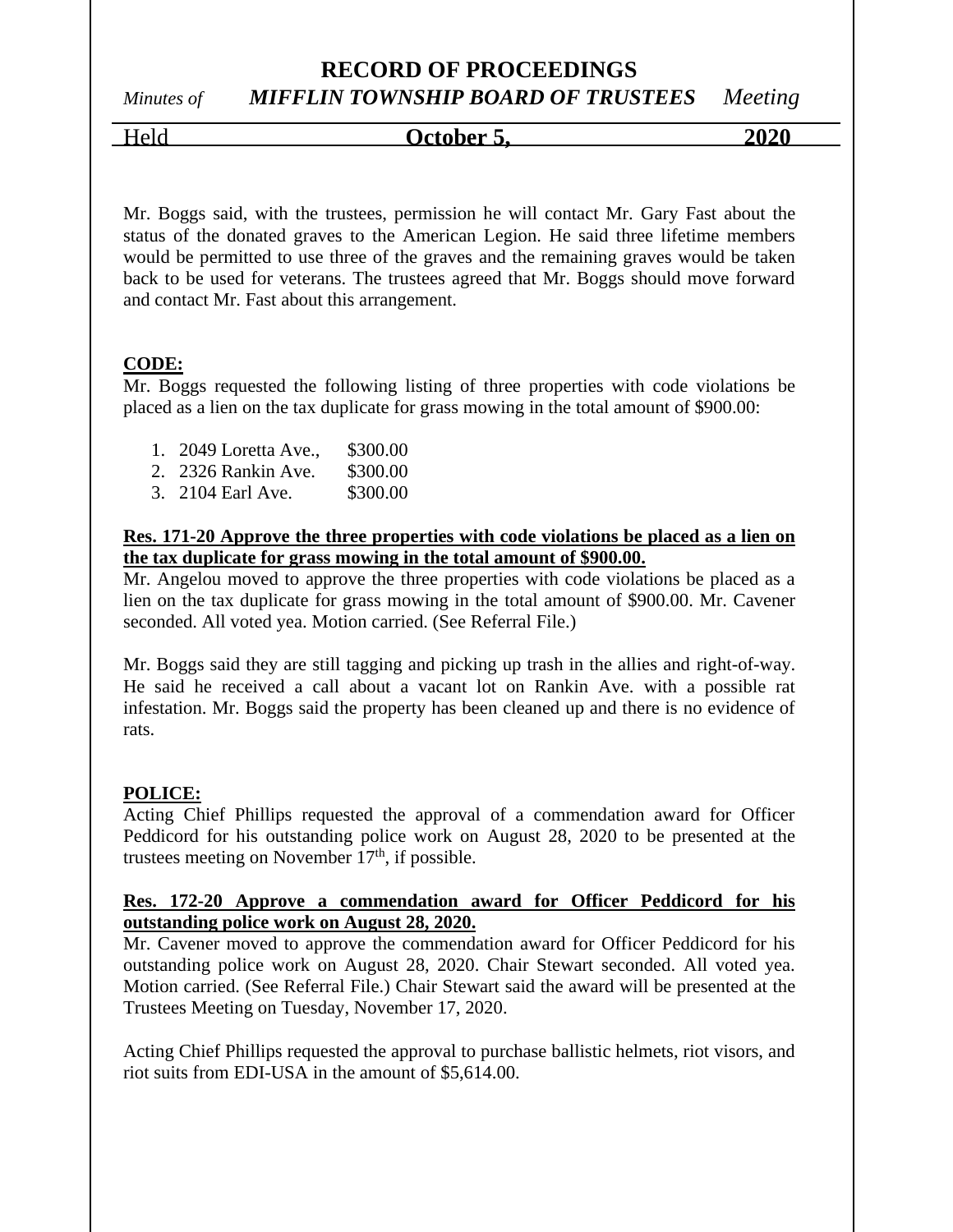# Held **October 5, 2020**

#### **Res. 173-20 Approve the to purchase ballistic helmets, riot visors, and riot suits from EDI-USA in the amount of \$5,614.00.**

Chair Stewart moved to approve the to purchase ballistic helmets, riot visors, and riot suits from EDI-USA in the amount of \$5,614.00. Mr. Cavener seconded. All voted yea. Motion carried. (See Referral File.)

Acting Chief Phillips requested the purchase of training modules for eight officers via Blue to Gold Training Law Enforcement Training, LLC in the amount of \$952.00. She said the officers will complete the training by the end of November.

#### **Res. 174-20 Approve the purchase of training modules via Blue to Gold Training Law Enforcement Training, LLC in the amount of \$952.00.**

Mr. Cavener moved to approve the purchase of training modules via Blue to Gold Training Law Enforcement Training, LLC in the amount of \$952.00. Mr. Angelou seconded. All voted yea. Motion carried. (See Referral File.)

Acting Chief Phillips requested the approval of the proposed Police Division Hourly Wage Schedule. She said the rates are in line with the surrounding agencies and will assist with officer retention. Mr. Cavener said we need to be competitive with the pay or we will lose good officers. Mr. Angelou agreed. Upon discussion, it was determined that the decision to approve the proposed Police Division Hourly Wage Schedule be tabled until the trustees meeting on November  $2<sup>nd</sup>$  to determine if the budget will allow it.

#### **Res. 175-20 Table the approval of the proposed Police Division Hourly Wage Schedule until November 2, 2020.**

Mr. Cavener moved to table the approval of the proposed Police Division Hourly Wage Schedule until November 2, 2020. Mr. Angelou seconded. All voted yea. Motion carried. (See Referral File.)

Acting Chief Phillips requested the promotion of Officer Dustin Hardway to the rank of Sergeant, effective November 1, 2020, including a one-year probation, with a probationary pay rate of \$26.75 per hour.

#### **Res. 176-20 Approve the promotion of Officer Dustin Hardway to the rank of Sergeant, effective November 1, 2020, including a one-year probation, with a probationary pay rate of \$26.75 per hour.**

Mr. Cavener moved to approve the promotion of Officer Dustin Hardway to the rank of Sergeant, effective November 1, 2020, including a one-year promotion, with a pay rate of \$26.75 per hour. Mr. Angelou seconded. All voted yea. Motion carried. (See Referral File.)

Acting Chief Phillips requested the purchase of two police cruisers from the Care Acts Fund as a necessary expenditure due to the public health emergency, not to exceed \$40,000 each. She said in her research several police agencies and service departments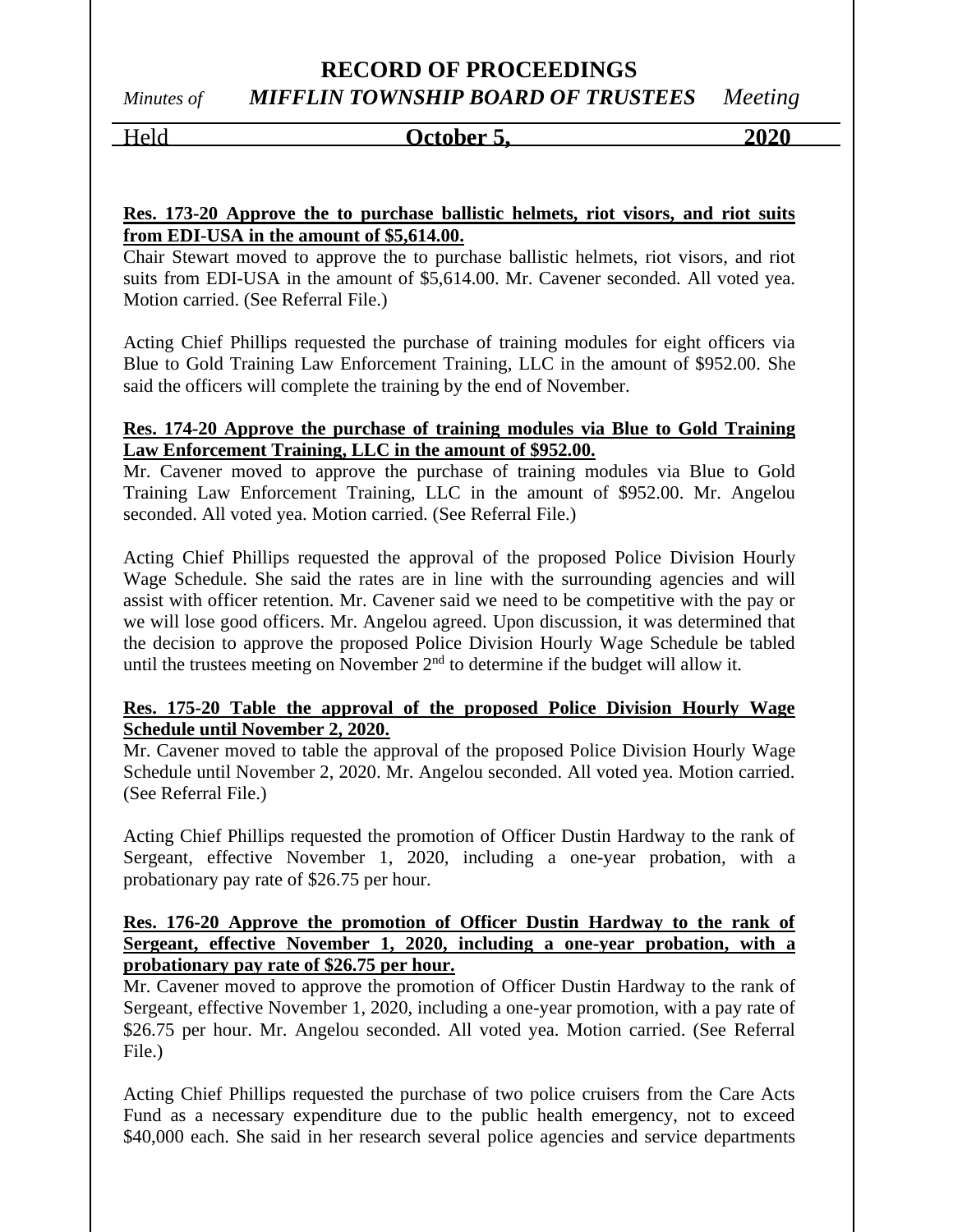# *Minutes of MIFFLIN TOWNSHIP BOARD OF TRUSTEES Meeting*

Held **October 5, 2020**

have been able to purchase vehicles for their fleets to reduce cross-contamination when sharing cruisers. Fiscal Officer Duff clarified that the cruisers would be purchased, and the township would subsequently be reimbursed via the Care Acts Fund. Acting Chief Phillips said she is researching to find local inventory of vehicles.

#### **Res. 177-20 Approve the purchase of two police cruisers from the Care Act Fund as a necessary expenditure due to the public health emergency, not to exceed \$40,000 each.**

Mr. Cavener moved to approve the purchase of two police cruisers from the Care Act Fund as a necessary expenditure due to the public health emergency, not to exceed \$40,000 each. Mr. Angelou said based on the recommendation of Fiscal Officer Duff and the assurance of the Care Act Fund, he seconded. All voted yea. Motion carried.

Acting Chief Phillips confirmed that the \$40,000 amount includes the extra equipment, striping, lighting, etc.

Acting Chief Phillips requested approval to purchase candy for Trick or Treat night, not to exceed \$500. She said she is working out a process to distribute candy due to the pandemic. The trustees explained to Acting Chief Phillips that there is a fund already set up to supply candy, holiday turkey/hams for the unincorporated areas.

#### **FIRE DIVISION:**

Fiscal Officer Duff and Chief Kauser requested the change from a 21-day pay cycle for 56-hour staff to a 14-day cycle effective October 18, 2020. He said this will compensate 56-hour firefights 112 hours a pay cycle (includes 6 hours of FLSA half time), and to count sick leave as regular work time, and pay overtime as worked in a 14-day pay period. Fiscal Officer Duff explained that this would have the benefit of simplifying payroll and eliminating hand-processing payroll; encouraging overtime coverage and backfill; eliminating the perceived punishment when using sick leave; allowing real-time understanding of payroll costs by flattening costs and improving cash flow; and allowing 56-hour workers to eliminate the delay of up to four weeks in receiving overtime pay. He said there is no impact to the budget in doing so. He said it incentivizes the coverage of shifts.

#### **Res. 178-20 Approve the change from a 21-day pay cycle for 56-hour staff to a 14 day cycle effective October 18, 2020.**

Mr. Cavener moved to approve the change from a 21-day pay cycle for 56-hour staff to a 14-day cycle effective October 18, 2020. Chair Stewart seconded. All voted yea. Motion carried. (See Referral File.)

There was discussion about ways to mitigate abuse of sick leave. Chair Stewart requested Ms. Kadel to confirm the legality of the resolution for the 56-hour firefighters by contacting legal counsel. Mr. Angelou said if it is flawed, it will be amended in the future.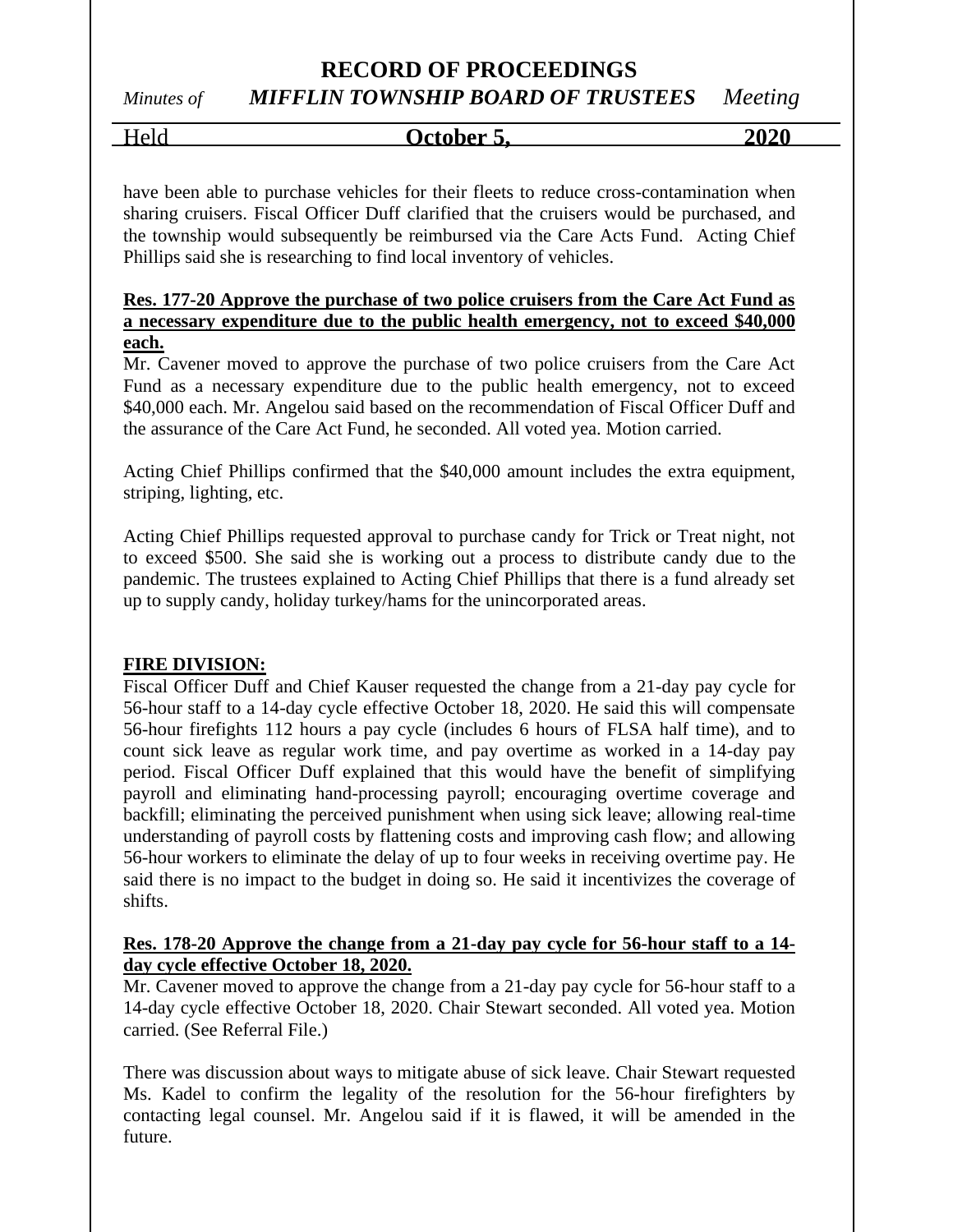Held **October 5, 2020**

Chief Kauser requested the approval to increase the sick leave accrual cap to 3,960 hours for 56-hour firefighters to 2,824 for 40-hour staff effective November 1, 2020. He said this request included establishing a new retirement payout maximum of 15% for those staff who opt-in. He said staff who have 20 years of service credit and/or who plan to retire/separate within 60-months may choose to remain at the present cap and payout levels. Employees who opt-out will provide a signed form to the Township Fiscal Officer indicating their choice. The payroll system will manage accruals and the cap. He said he anticipates less than 8 staff members will opt-out due to pending retirement.

Township Administrator White said 3,960 hours is a lot of sick time; over 15 months, which can be detrimental to a department. Chair Stewart agreed, but said it is a benefit of time for an employee who is critically ill. Mr. Cavener said the firefighters are breathing poor air that could cause illness, especially cancer, where the extra sick leave is helpful. Chair Stewart asked Chief Kauser how many employees have run out of sick time over the past five years. He responded  $6 - 8$  employees and we are seeing multiple back-toback injuries.

Ms. Kadel reminded the trustees that if the injury is a work-related injury, the township pays 12-weeks full pay. An employee injured on the job cannot accept donated sick leave from another employee. Chair Stewart said in the past, employees have donated his/her accruals, many times putting themselves in a predicament down the road where the donor may need the previously donated sick leave. Chief Kauser said the firefighter's job has gotten tougher; more runs, heavier equipment. He said the financial increase is negligible as it is offset by the reduced maximum payout of 15%.

#### **Res. 179-20 Approve the increase in the sick leave cap for Fire Division Personnel to 3,960 hours for 56-hour firefighters and to 2,824 for 40-hour Fire staff, effective November 1, 2020.**

Chair Stewart moved to approve the increase in the sick leave cap for Fire Division Personnel to 3,960 hours for 56-hour firefighters and to 2,824 for 40-hour staff, effective November 1, 2020. Mr. Cavener seconded. All voted yea. Motion carried. (See Referral File.)

Township Administrator White questioned if this is applicable to all departments or just the Fire Division. The trustees said if other departments' budgets can support it, the department head may bring his/her request to the trustees for consideration.

Chief Kauser requested the approval to replace 15 sets of structural firefighting gear for the Fire Division Personnel from Finley Fire Equipment Co. in the amount of \$48,855.00.

#### **Res. 180-20 Approve the replacement of 15 sets of structural firefighting gear for the Fire Division Personnel from Finley Fire Equipment Co. in the amount of \$48,855.00.**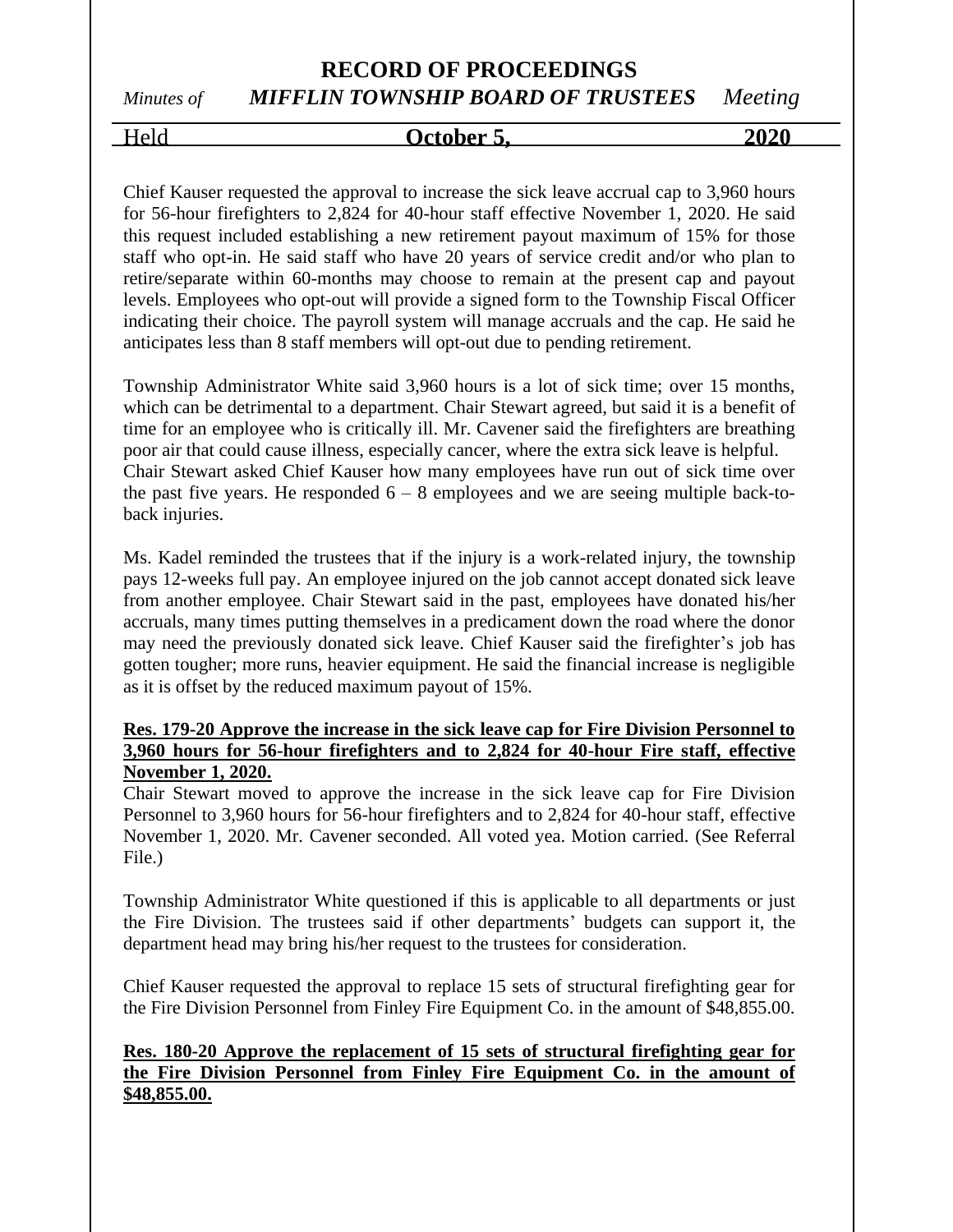# *Minutes of MIFFLIN TOWNSHIP BOARD OF TRUSTEES Meeting*

Held **October 5, 2020**

Mr. Cavener moved to approve the replacement of 15 sets of structural firefighting gear for the Fire Division Personnel from Finley Fire Equipment Co. in the amount of \$48,855.00. Mr. Angelou seconded. All voted yea. Motion carried. (See Referral File.)

#### **OPERATIONS CENTER:**

Chief Kauser said the work at the Operations Center is progressing very rapidly.

Chief Kauser requested the retroactive approval for previously authorized electrical work for Watts-Up Electric Inc., in the amount not to exceed \$11,000.00 and the approval for electrical contract work in the Township Administration area and Fire Suite by Watts-Up Electric in the amount of \$10,625.42.

#### **Res. 181-20 Retroactively approve the previously authorized electrical work by Watts-Up Electric Inc., in the amount not to exceed \$11,000.00 and the approval for electrical contract work in the Township Administration area and Fire Suite by Watts-Up Electric in the amount of \$10,625.42.**

Mr. Angelou moved to retroactively approve the previously authorized electrical work by Watts-Up Electric Inc., in the amount not to exceed \$11,000.00 and the approval for electrical contract work in the Township Administration area and Fire Suite by Watts-Up Electric in the amount of \$10,625.42. Mr. Cavener seconded. All voted yea. Motion carried. (See Referral File.)

Chief Kauser requested the approval for painting and drywall work in the Fire Suite and hallway and the remainder of the 2<sup>nd</sup> floor of the Fire Suite by Kean Construction in the amount of \$11,000.00. Chief Kauser said this does not include the Administration Office as incorrectly stated on the agenda as that work has already been completed.

#### **Res. 182-20 Approve the painting and drywall work in the Fire Suite hallways by Kean Construction in the amount of \$11,000.00.**

Mr. Angelou moved to approve the painting and drywall work in the Fire Suite and hallway by Kean Construction in the amount of \$11,000.00. Mr. Cavener seconded. All voted yea. Motion carried. (See Referral File.)

#### **MIFFLIN DISPATCH:**

Chief Kauser requested the contingent hiring of part-time MECC Dispatcher Brian Dietz.

#### **Res. 183-20 Approve the contingent hiring of part-time MECC Dispatcher Brian Dietz.**

Chair Stewart moved to approve the contingent hiring of part-time MECC Dispatcher Brian Dietz. Mr. Angelou seconded. All voted yea. Motion carried. (See Referral File.)

#### **MIFFLIN TECHNOLOGY:**

Chief Kauser requested the approval of the renewal for the Kronos Telestaff software in the amount of \$6,698.75. He said this software is shared between Mifflin Township,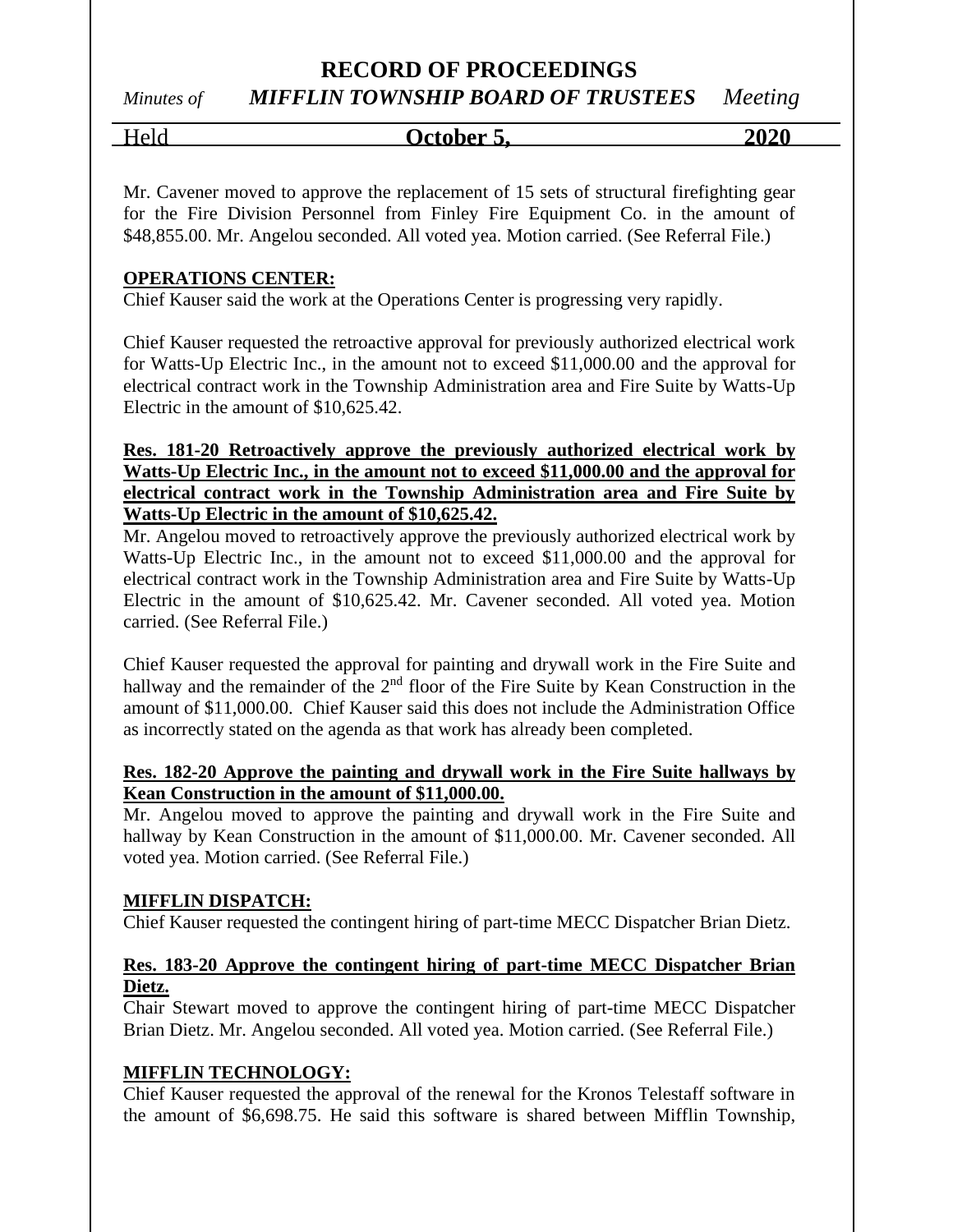*Minutes of MIFFLIN TOWNSHIP BOARD OF TRUSTEES Meeting*

Held **October 5, 2020**

Plain Township, and the MECC Dispatchers for staff scheduling. He said it is a shared expense.

#### **Res. 184-20 Approve the renewal for the Kronos Telestaff software in the amount of \$6,698.75.**

Chair Stewart moved to approve the renewal for the Kronos Telestaff software in the amount of \$6,698.75. Mr. Cavener seconded. All voted yea. Motion carried. (See Referral File.)

Chief Kauser requested the approval to amend the fire appropriations and approve servers and data storage for Township operations, including the new Township Video Monitoring and Security System, to Affiliated of Columbus in the amount not to exceed \$22,000.

**Res. 185-20 Approve to amend the fire appropriations and approve servers and data storage for Township operations, including the new Township Video Monitoring and Security System, to Affiliated of Columbus in the amount not to exceed \$22,000.** Mr. Angelou moved to amend the fire appropriations and approve servers and data

storage for Township operations, including the new Township Video Monitoring and Security System, to Affiliated of Columbus in the amount not to exceed \$22,000. All voted yea. Motion carried. (See Referral File.)

Chief Kauser said there will be a training fire this upcoming Tuesday and Saturday on Armuth Avenue. Township Administrator White said the EPA is charging a fee of \$75; she questioned why the property owner is not paying the fee. Chair Stewart requested Chief Kauser to research this.

#### **IT:**

Chair Stewart requested the status of Director Main's strategic plan for IT services. Mr. Main said he was having formatting issues causing him to miss today's commitment but will have it prepared by the meeting on October  $20<sup>th</sup>$ .

**OLD BUSINESS:** None.

#### **VISITORS COMMENTS:**

No visitors.

Chair Stewart moved to go into Executive Session per ORC Section 121.22 (G) (1) to consider the appointment, employment, dismissal, discipline, promotion, demotion, or compensation of a public employee or official, or the investigation of charges or complaints against a public employee, official, license, or regulated individual, unless the public employee, official, licensee, or regulated individual requests a public meeting. Mr. Cavener seconded. All voted yea. Motion carried.